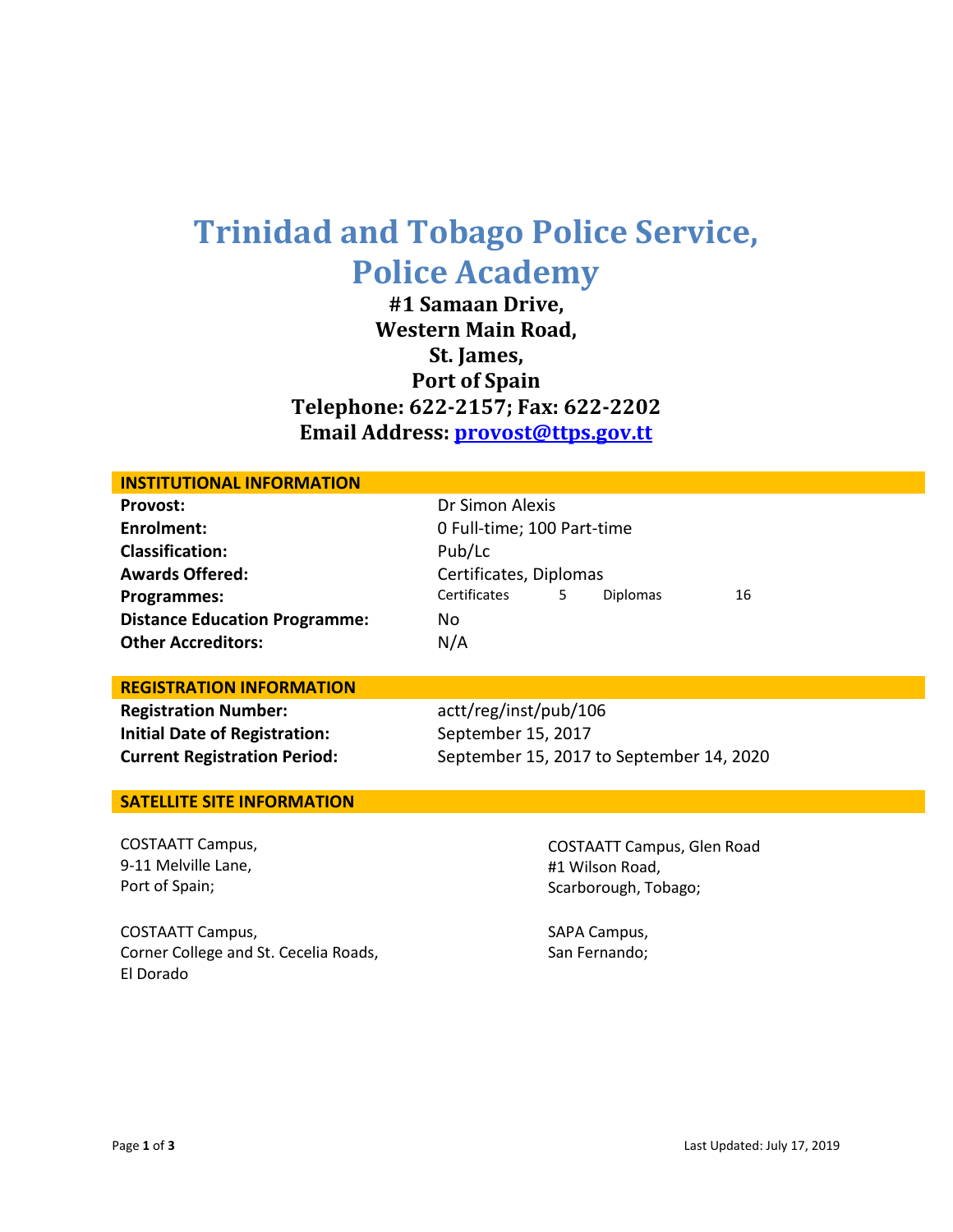## TTPS, Police Academy

| <b>Local Programme Information</b>                                                 |                                   |                      |  |  |
|------------------------------------------------------------------------------------|-----------------------------------|----------------------|--|--|
| <b>Programme Title</b>                                                             | <b>Period of Approval</b>         | <b>Specialised</b>   |  |  |
|                                                                                    |                                   | <b>Accreditation</b> |  |  |
|                                                                                    | September 2017-                   |                      |  |  |
| Driving Programme (Certificate Level)                                              | September 2020                    |                      |  |  |
|                                                                                    |                                   |                      |  |  |
| External Law Enforcement Programme (General Policing                               | September 2017-                   |                      |  |  |
| Programme) (Levels 1&2) (Certificate Level)                                        | September 2020                    |                      |  |  |
| Field Training Programme (Certificate Level)                                       | September 2017-                   |                      |  |  |
|                                                                                    | September 2020                    |                      |  |  |
|                                                                                    |                                   |                      |  |  |
| Induction Training Programme - General Policing Programme                          | September 2017 -                  |                      |  |  |
| (Level 2) (Certificate Level)                                                      | September 2020                    |                      |  |  |
| Special Reserve Police (SRP) Programme (General Policing                           | September 2017-                   |                      |  |  |
| Programme) (Level 1) (Certificate Level)                                           | September 2020                    |                      |  |  |
|                                                                                    |                                   |                      |  |  |
| Adult Teaching/Learning Programme (Diploma Level)                                  | September 2017-                   |                      |  |  |
|                                                                                    | September 2020                    |                      |  |  |
| Basic Horsemanship and Stable Management (Diploma Level)                           | September 2017-                   |                      |  |  |
|                                                                                    | September 2020                    |                      |  |  |
|                                                                                    |                                   |                      |  |  |
| Community Policing Programme (Diploma Level)                                       | September 2017-                   |                      |  |  |
|                                                                                    | September 2020                    |                      |  |  |
| Child Protection Awareness Programme (Diploma Level)                               | September 2017-                   |                      |  |  |
|                                                                                    | September 2020                    |                      |  |  |
|                                                                                    |                                   |                      |  |  |
| Crime Scene Investigation and Management Programme<br>(Diploma Level)              | September 2017-<br>September 2020 |                      |  |  |
|                                                                                    |                                   |                      |  |  |
| General Policing Programme (Constable) Level 2; Induction                          | September 2017-                   |                      |  |  |
| Programme) (Diploma Level)                                                         | September 2020                    |                      |  |  |
|                                                                                    |                                   |                      |  |  |
| General Policing Programme (Corporal) Level 3; General Policing<br>(Diploma Level) | September 2017-<br>September 2020 |                      |  |  |
|                                                                                    |                                   |                      |  |  |
| General Policing Programme (Inspector) (Diploma Level)                             | September 2017-                   |                      |  |  |
|                                                                                    | September 2020                    |                      |  |  |